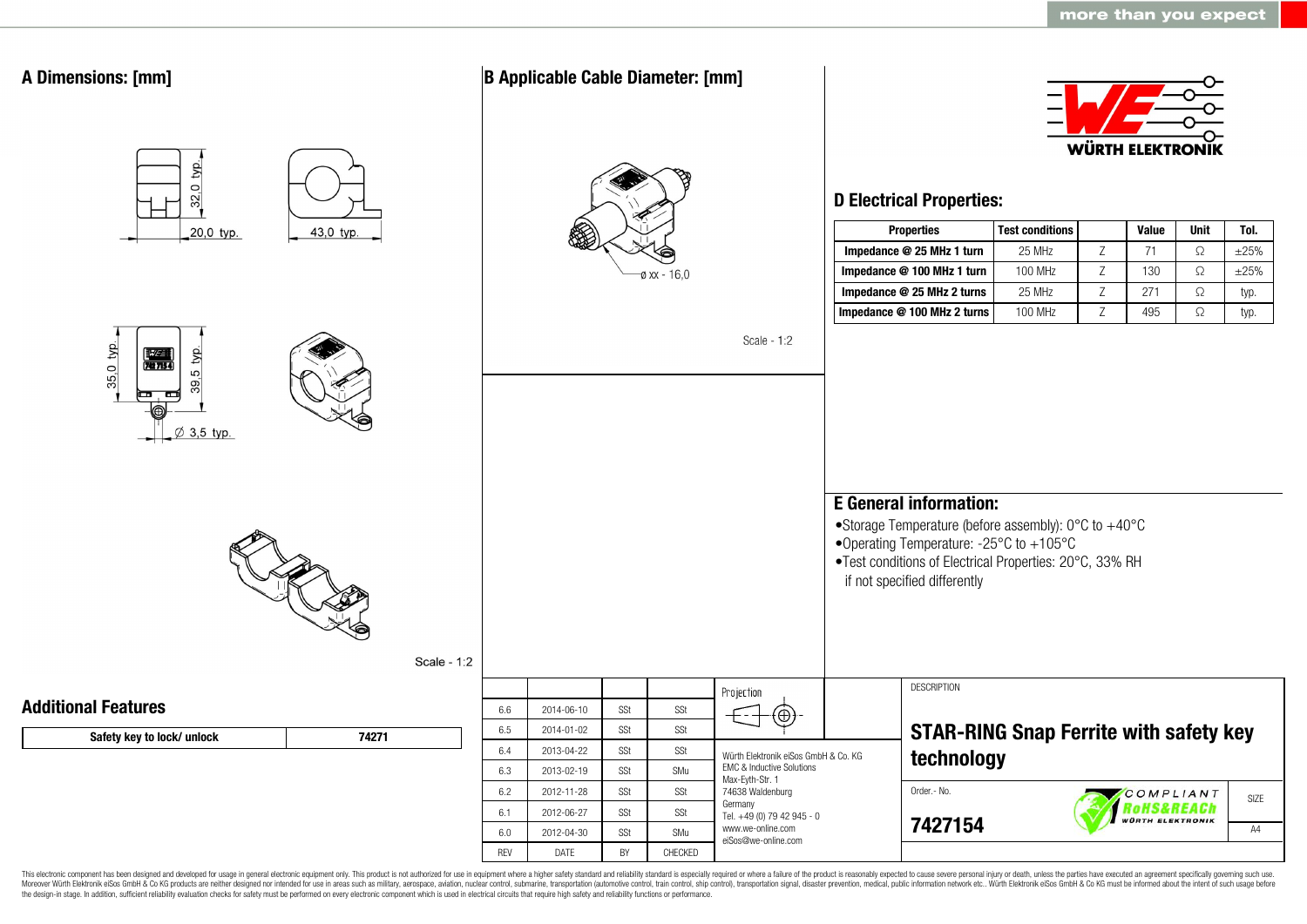

#### **Ferrite core Ferrite core Ferrite core Plastic housing Plastic housing Test cable Test cable Properties** Material Initial permeability Curie temperature Colour Flammability Classification Applicable cable Applicable cable length  $\mu$ <sub>i</sub>  $T_{C}$ **Value** 4 W 620 620 150 Grey UL94-V0 AWG26 135 **Unit** °C mm **Tol.** typ. typ.

**D2 General Properties:**

# **F1 Typical Impedance Characteristics:**



|            |            |     |         | Projection                                                                                                          |         | <b>DESCRIPTION</b>                            |                                       |      |
|------------|------------|-----|---------|---------------------------------------------------------------------------------------------------------------------|---------|-----------------------------------------------|---------------------------------------|------|
| 6.6        | 2014-06-10 | SSt | SSt     | $\Theta$                                                                                                            |         |                                               |                                       |      |
| 6.5        | 2014-01-02 | SSt | SSt     |                                                                                                                     |         | <b>STAR-RING Snap Ferrite with safety key</b> |                                       |      |
| 6.4        | 2013-04-22 | SSt | SSt     | Würth Elektronik eiSos GmbH & Co. KG<br><b>EMC &amp; Inductive Solutions</b><br>Max-Evth-Str. 1<br>74638 Waldenburg |         | technology                                    |                                       |      |
| 6.3        | 2013-02-19 | SSt | SMu     |                                                                                                                     |         |                                               |                                       |      |
| 6.2        | 2012-11-28 | SSt | SSt     |                                                                                                                     |         | Order .- No.                                  | COMPLIANT                             | SIZE |
| 6.1        | 2012-06-27 | SSt | SSt     | Germany<br>Tel. +49 (0) 79 42 945 - 0                                                                               |         |                                               | RoHS&REACh<br><b>WÜRTH ELEKTRONIK</b> |      |
| 6.0        | 2012-04-30 | SSt | SMu     | www.we-online.com<br>eiSos@we-online.com                                                                            | 7427154 |                                               | A4                                    |      |
| <b>RFV</b> | DATE       | BY  | CHECKED |                                                                                                                     |         |                                               |                                       |      |

This electronic component has been designed and developed for usage in general electronic equipment only. This product is not authorized for use in equipment where a higher safety standard and reliability standard is espec Moreover Würth Elektronik eiSos GmbH & Co KG products are neither designed nor intended for use in areas such as military, aerospace, aviation, nuclear control, submarine, transportation (automotive control), stain control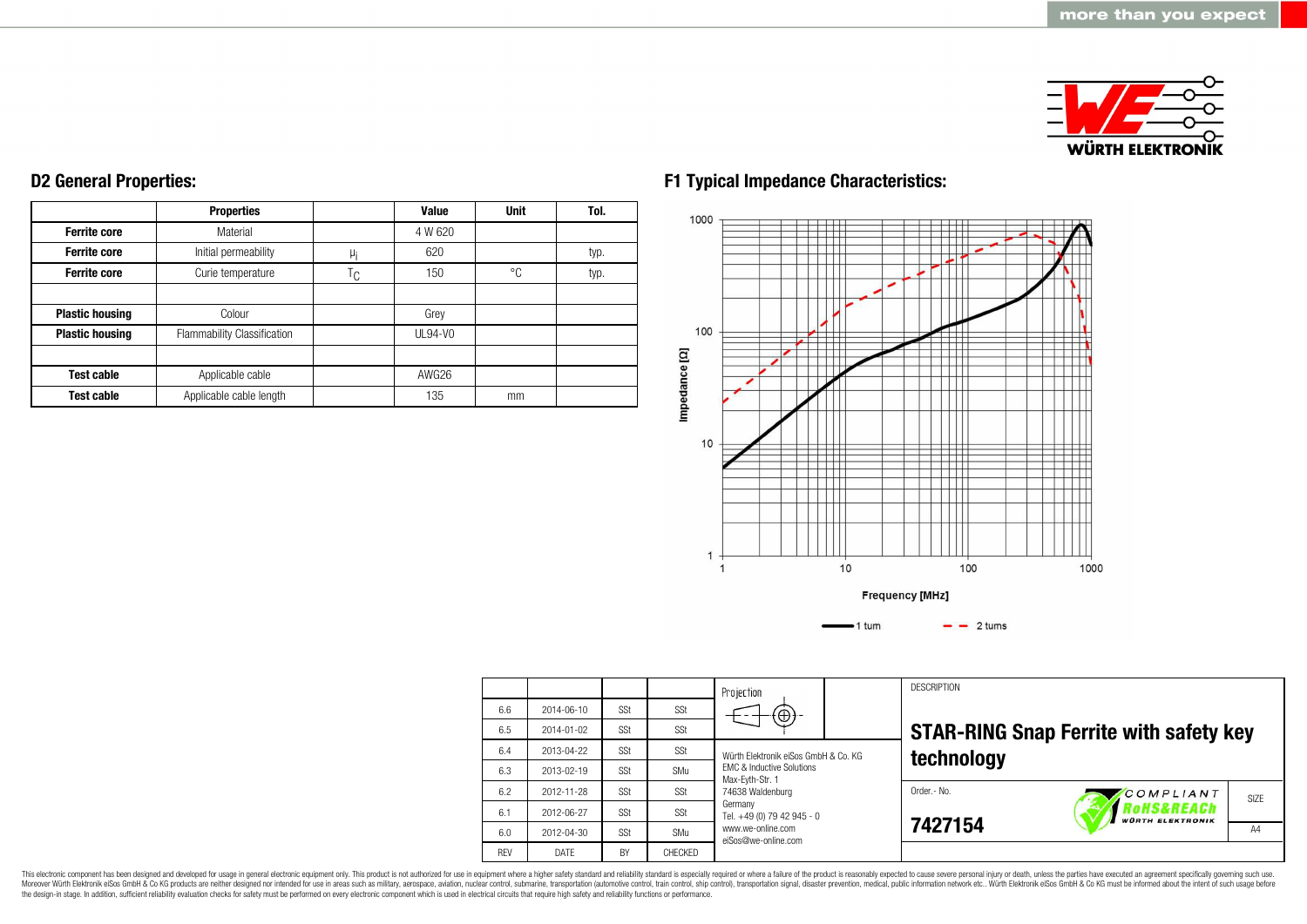## **I Cautions and Warnings:**

## **The following conditions apply to all goods within the product series of WE-STAR RING of Würth Elektronik eiSos GmbH & Co. KG:**

## **General:**

All recommendations according to the general technical specifications of the data sheet have to be complied with.

The usage and operation of the product within ambient conditions, which probably alloy or harm the component surface, has to be avoided.

The packaging of the product is to encase the needed humidity of the plastic housing. To ensure the humidity level, the products have to be stored in this delivered packaging. If not, the products are losing their humidity. In this case you can re-condition the components according to the internal standard WE1581 to ensure the necessary humidity in the plastic.

To ensure the operating mode of the product, the ambient temperature at processing (when the part will be mounted on the cable) has to be in the range of 15 to 25 °C.

Before mounting, the part should be stored for one hour in this condition.

The responsibility for the applicability of customer specific products and the use in a particular customer design is always within the authority of the customer. All technical specifications for standard products do also apply to customer specific products.

Direct mechanical impact to the product and the forcible closing of this shall be prevented as the ferrite material of the ferrite body or the plastic housing could flake or in the worst case it could break.

### **Product specific:**

Follow all instructions mentioned in the data sheet, especially:

- •The cable diameter must be pointed out, otherwise this will void the warranty.
- •Violation of the technical product specifications such as exceeding the nominal rated current will void the warranty.

The general and product specific cautions comply with the state of the scientific and technical knowledge and are believed to be accurate and reliable; however, no responsibility is assumed for inaccuracies or incompleteness.

|            |            |           |                | Projection                                                                                                          |  | <b>DESCRIPTION</b> |                                               |      |
|------------|------------|-----------|----------------|---------------------------------------------------------------------------------------------------------------------|--|--------------------|-----------------------------------------------|------|
| 6.6        | 2014-06-10 | SSt       | SSt            | $^\mathrm{( \oplus)}$                                                                                               |  |                    |                                               |      |
| 6.5        | 2014-01-02 | SSt       | SSt            |                                                                                                                     |  |                    | <b>STAR-RING Snap Ferrite with safety key</b> |      |
| 6.4        | 2013-04-22 | SSt       | SSt            | Würth Elektronik eiSos GmbH & Co. KG<br><b>FMC &amp; Inductive Solutions</b><br>Max-Evth-Str. 1<br>74638 Waldenburg |  | technology         |                                               |      |
| 6.3        | 2013-02-19 | SSt       | SMu            |                                                                                                                     |  |                    |                                               |      |
| 6.2        | 2012-11-28 | SSt       | SSt            |                                                                                                                     |  | Order .- No.       | COMPLIANT                                     | SIZE |
| 6.1        | 2012-06-27 | SSt       | SSt            | Germany<br>Tel. +49 (0) 79 42 945 - 0                                                                               |  | 7427154            | Rohs&REACh<br><b>WÜRTH ELEKTRONIK</b>         |      |
| 6.0        | 2012-04-30 | SSt       | SMu            | www.we-online.com<br>eiSos@we-online.com                                                                            |  |                    |                                               | A4   |
| <b>RFV</b> | DATE       | <b>BY</b> | <b>CHECKED</b> |                                                                                                                     |  |                    |                                               |      |

This electronic component has been designed and developed for usage in general electronic equipment only. This product is not authorized for use in equipment where a higher safety standard and reliability standard is espec Moreover Würth Elektronik eiSos GmbH & Co KG products are neither designed nor intended for use in areas such as military, aerospace, aviation, nuclear control, submarine, transportation (automotive control), tain control) the design-in stage. In addition, sufficient reliability evaluation checks for safety must be performed on every electronic component which is used in electrical circuits that require high safety and reliability functions